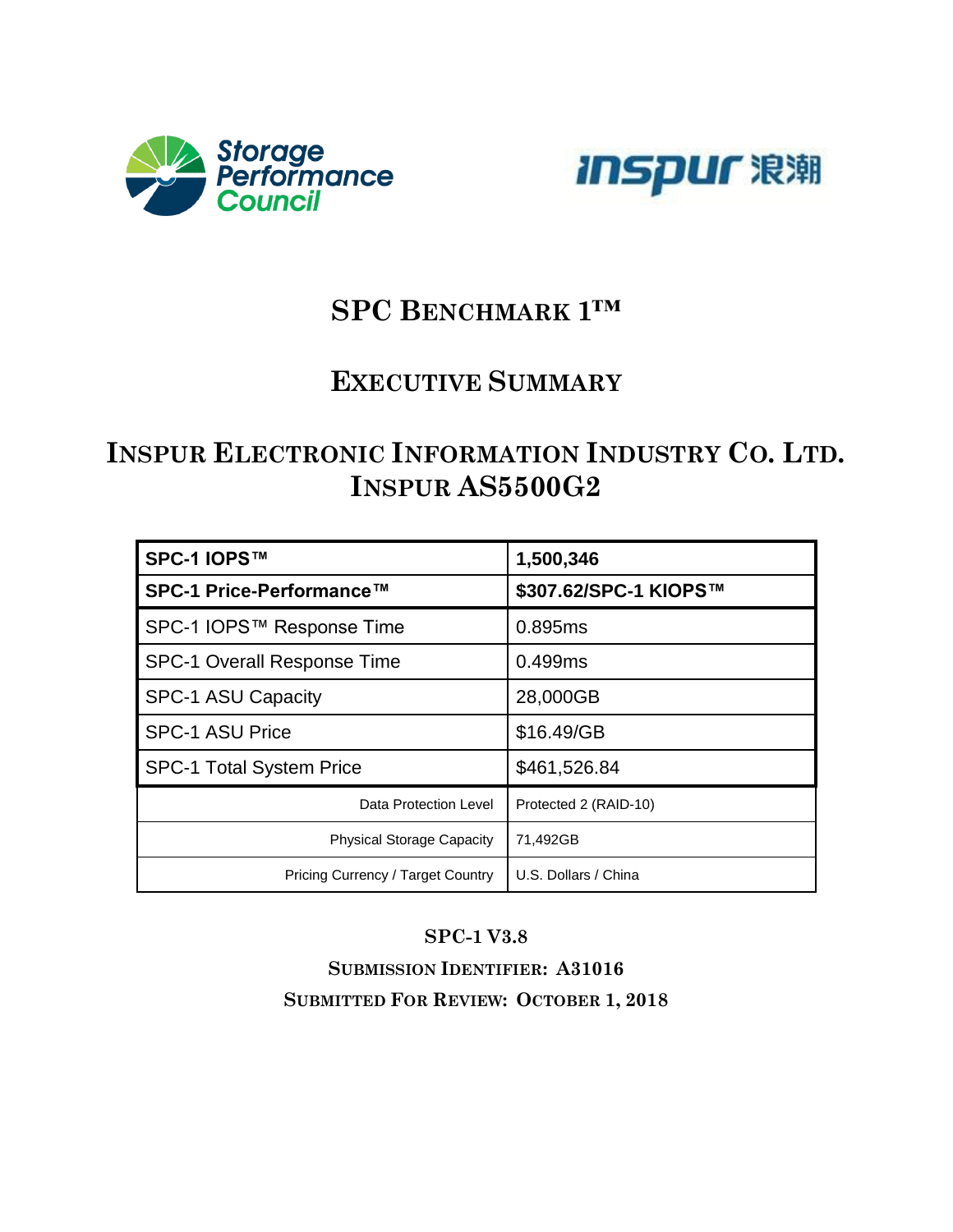### **Benchmark Configuration Diagram**

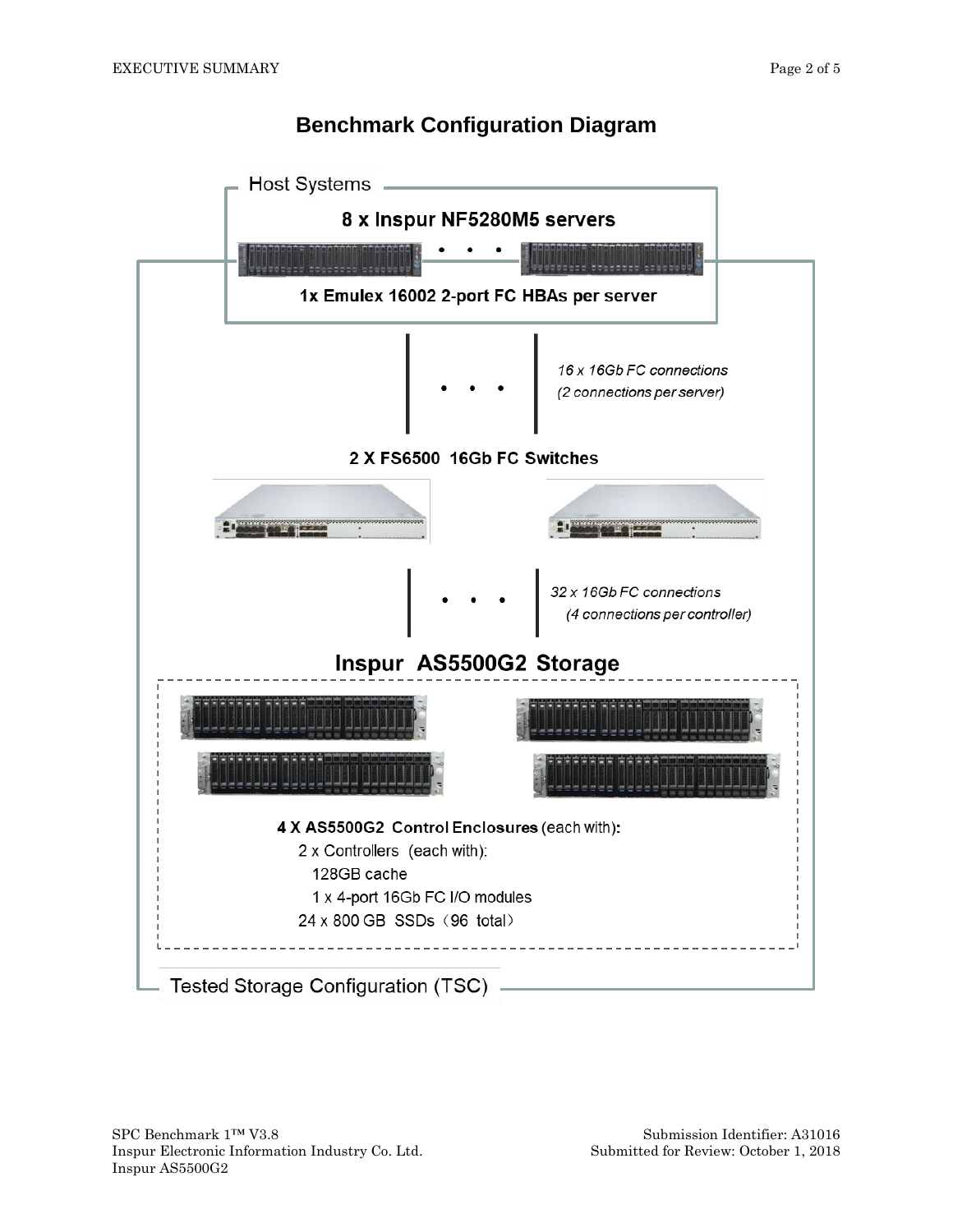#### **Tested Storage Product Description**

Inspur AS5500G2 mid-range hybrid flash storage system is designed for structured or unstructured complex application environment in large and medium-sized enterprises.

With a storage operating system dedicated for cloud computing and big data environments, a full range of flexible software features, an industry-leading hardware platform, and intelligent and visualized unified management software, it meets various storage needs including data storage, data center backup and disaster recovery, and cloud backup in applications such as medium and large-sized database OLTP/OLAP, virtualization, file sharing, cloud computing, and big data.

Inspur AS5500G2 mid-range hybrid flash storage system reaches the highest standard among same-grade products in the industry in terms of performance, function, reliability and availability. It is applicable to sectors such as government, finance, communications, energy, media assets, health care, education, and SMB.

For more details, visit:

<http://en.inspur.com/en/2402530/2402532/2402560/2402568/2416945/index.html>

### **Priced Storage Configuration Components**

| 8 x 16Gbps Emulex 16002 2-Port FC HBAs                           |  |  |
|------------------------------------------------------------------|--|--|
| 2 x Inspur FS6500 16Gbps FC Switches (each with 24 active ports) |  |  |
| 4 x AS5500G2 Control Enclosures, each with:                      |  |  |
| 2 x Controllers, each with:                                      |  |  |
| 128 GB Cache (1,024 GB total)                                    |  |  |
| 1 x 4-port 16Gbps FC I/O Modules                                 |  |  |
| 24 x 800 GB SSDs (96 total)                                      |  |  |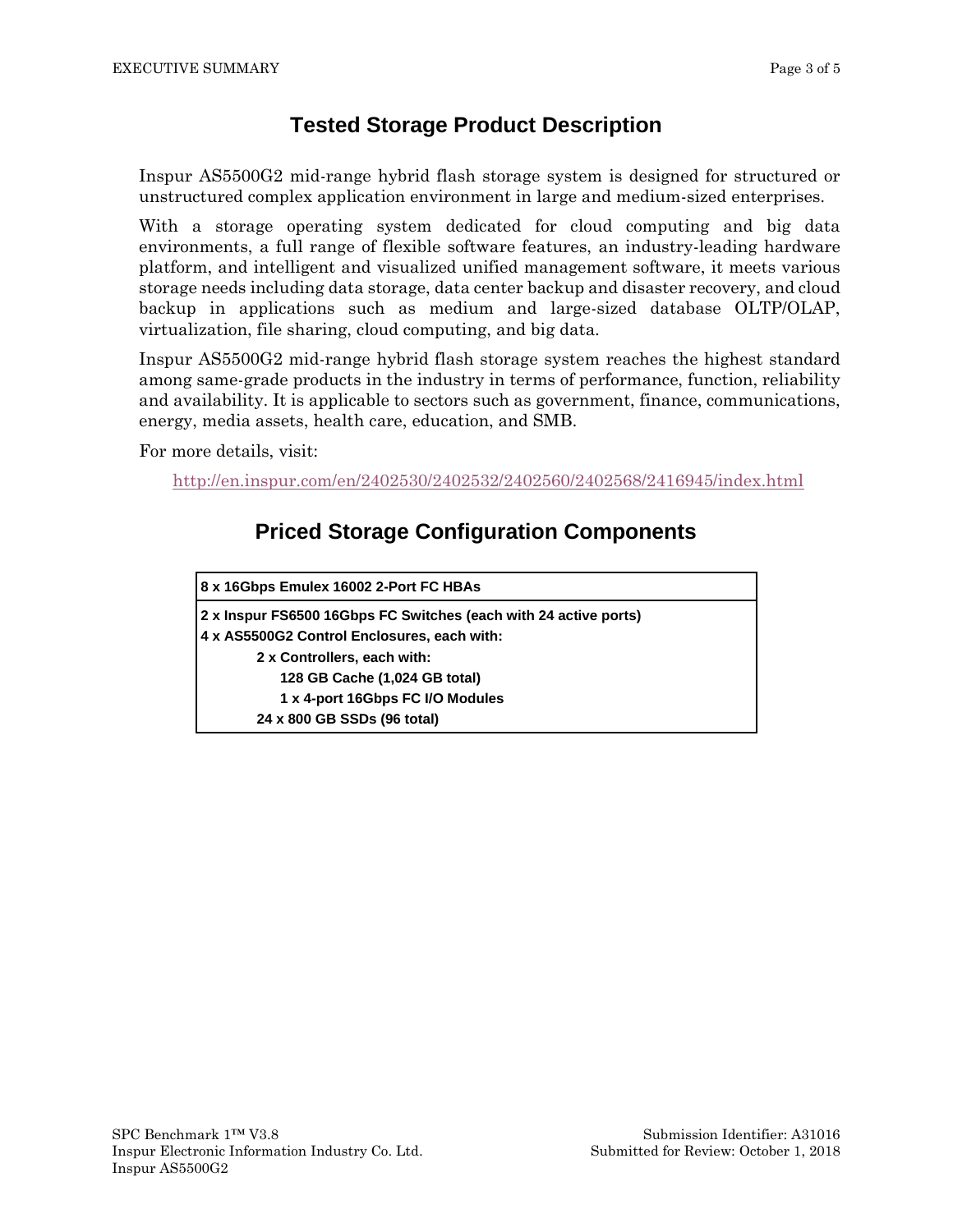|                                                                                                                                     | <b>Description</b>                                                                                                               | Qty            | <b>Unit Price</b> | <b>Ext. Price</b> | Disc.      | <b>Disc. Price</b> |
|-------------------------------------------------------------------------------------------------------------------------------------|----------------------------------------------------------------------------------------------------------------------------------|----------------|-------------------|-------------------|------------|--------------------|
| <b>Hardware &amp; Software</b>                                                                                                      |                                                                                                                                  |                |                   |                   |            |                    |
| UAS55G225001                                                                                                                        | Inspur AS5500G2 (25) Storage System Base Unit<br>(2U, Dual Controllers, 256GB, 8*GE, 4 Port<br>4*12Gbps SAS, 25*2.5", BBU+Flash) | $\overline{4}$ | 64,153.00         | 256,612.00        | 58%        | 107,777.04         |
| <b>THD054</b>                                                                                                                       | Inspur 800GB MLC SSD Enterprise Drive (2.5")                                                                                     | 96             | 7,995.00          | 767,520.00        | 64%        | 276,307.20         |
| <b>TSJ158</b>                                                                                                                       | Inpsur AS5500G2 8*16Gbps FC Ports +SFP                                                                                           | 4              | 17,373.00         | 69.492.00         | 60%        | 27.796.80          |
| <b>THS467</b><br>Inspur AS5500G2 Basic Software (InThin,<br>InSnapshot, InClone, InBackup, InVdiskMirror,<br>InQos. InRAID. InPath) |                                                                                                                                  | 4              | 6,275.00          | 25,100.00         | 90%        | 2,510.00           |
| <b>TWF001</b>                                                                                                                       | Inspur 10M LC-LC OM4 Fibre Channel Cable                                                                                         | 48             | 94.00             | 4,512.00          | 60%        | 1,804.80           |
| <b>TSJ203</b>                                                                                                                       | Inspur LPe16002B Dual Port 16Gbps Fibre<br><b>Channel Adapter</b>                                                                | 8              | 4,890.00          | 39,120.00         | 60%        | 15,648.00          |
| 300498                                                                                                                              | Inspur FS6500 SAN Switch, Enable 16Gbps*24<br>Ports, +SFP                                                                        | $\overline{2}$ | 48,726.00         | 97,452.00         | 75%        | 24,363.00          |
| <b>Hardware &amp; Software Subtotal</b>                                                                                             |                                                                                                                                  |                |                   |                   |            | 456.206.84         |
| <b>Support &amp; Maintenance</b>                                                                                                    |                                                                                                                                  |                |                   |                   |            |                    |
| <b>F2HI04</b>                                                                                                                       | Installation Service - Engineering                                                                                               | $\overline{4}$ | 893.00            | 3,572.00          |            | 3,572.00           |
| F2GD0030AS55G225                                                                                                                    | Onsite Premier 24x7x4H Engineer Onsite Service<br>36Month(s)                                                                     | 4              | 437.00            | 1,748.00          |            | 1,748.00           |
| <b>Support &amp; Maintenance Subtotal</b>                                                                                           |                                                                                                                                  |                |                   |                   | 5,320.00   |                    |
| <b>SPC-1 Total System Price</b>                                                                                                     |                                                                                                                                  |                |                   |                   | 461,526.84 |                    |
| SPC-1 IOPS™                                                                                                                         |                                                                                                                                  |                |                   |                   | 1,500,346  |                    |
| SPC-1 Price-Performance™ (\$/SPC-1 KIOPS™)                                                                                          |                                                                                                                                  |                |                   |                   | 307.62     |                    |
| SPC-1 ASU Capacity (GB)                                                                                                             |                                                                                                                                  |                | 28,000            |                   |            |                    |
| SPC-1 ASU Price (\$/GB)                                                                                                             |                                                                                                                                  |                |                   | 16.49             |            |                    |

### **Storage Configuration Pricing**

**Discount Details**: The discounts are based on the total purchase price.

**Warranty**: Provide 7x24x4H arrival service within designated city and distance. The service includes 7x24 contact to the Inspur call center with 4-hours on-site Hardware replacement or troubleshooting, and online software support with access to all new software updates or troubleshooting.

**Availability Date**: Currently available.